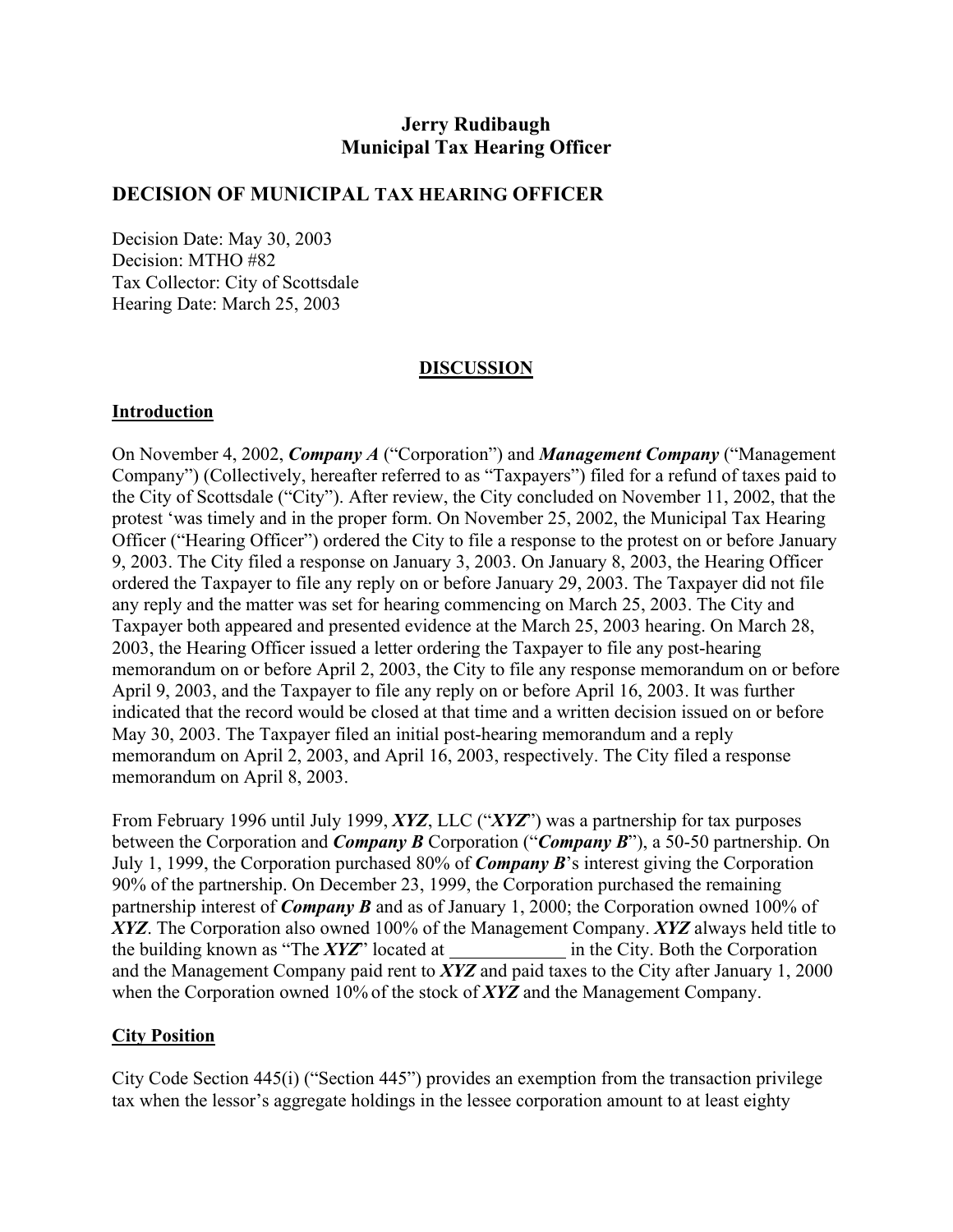percent of the voting stock. In this case, the lessee actually owns the lessor and the City argued the exemption would not apply. In response to the Taxpayer's argument that the rent is an economic nullity, the City argued that the tax is on the gross income of the activity of renting real property, which does not take into account the expense of any kind. For that reason, the City asserts the argument that the rent is an economic nullity is not relevant for privilege tax purposes.

The City argued that *XYZ* meets the definition of person as set forth in City Code Section 100 ("Section 100"). *XYZ* is registered with the Arizona Corporation Commission ("Commission") as a limited liability company ("LLC") with a dissolution date of 2045. Furthermore, ARS Section 29-857 ("Section 857") provides a follows:

A limited liability company established under this chapter or a foreign limited liability company transacting business in this state pursuant to this chapter shall pay the taxes that are imposed by the laws of this state or any political subdivision of this state on domestic and foreign limited partnerships on an identical basis, except that, for purposes of title 42, chapter 4 and title 43, a domestic or foreign limited liability company and its members shall be taxed as if the limited liability company is either a partnership or a corporation or is disregarded as an entity as determined pursuant to the internal revenue code as defined in section 43-105.

The City argued that since the City is a political subdivision of this State, the Taxpayer is required pursuant to Section 857 to submit taxes to the City as if *XYZ* were organized as a partnership.

## **Taxpayer Position**

According to the Corporation, it was essentially paying rent to itself after January 1, 2000 and the Management Company was essentially paying rent to its owner-parent, the Corporation. As a result, the Taxpayer argued that the Corporation should not be liable for the transaction privilege tax on its owner-occupied space and the Management Company should be exempt from the tax pursuant to Section 445.

The Taxpayers argued that *XYZ* is not a separate entity or "person" pursuant to the City Code. According to the Taxpayers, *XYZ* is a single member limited liability company that is not included in the City's definition of "person". In response to the City's argument that *XYZ* was an association, the Taxpayers argued that *XYZ* was not an association because it does not have centralized management or a continuity of existence, and that *XYZ* does not consist of multiple persons.

The Taxpayers disputed the City's argument that the definition of "person" in Section 100 was intended to be broad in its scope. The Taxpayer argued that the plain language of the definition is not overly broad in scope as it contains a finite list of specific terms that have specific meanings. According to the Taxpayers, a single member LLC is not described by any of the terms listed in the definition of the word "person". For that reason, the Taxpayers concluded *XYZ* is not a "person" pursuant to Section 100.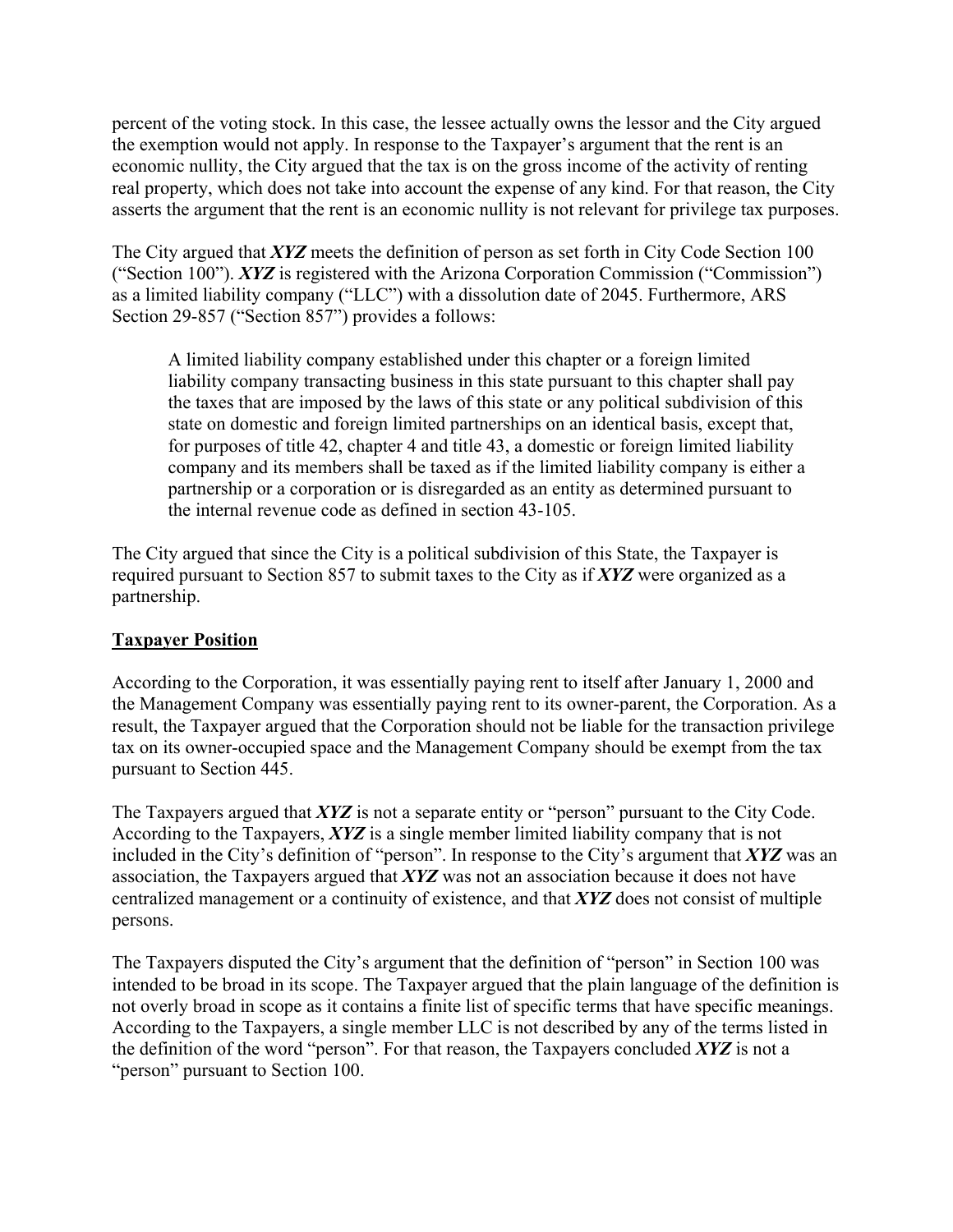#### **ANALYSIS**

Was *XYZ* a separate entity or "person" from the Corporation pursuant to the City Code? Both parties agree that *XYZ* is a separate legal entity. However, the parties reached different conclusions as to whether or not *XYZ* is a "person" pursuant to the definition contained in the City Code. That definition enumerates a "person" as "an individual, firm, partnership, joint venture, association, corporation, estate, trust, receiver, syndicate, broker, ...". The City has argued that *XYZ* was either or partnership or an association. The Hearing Officer disagrees with both of these conclusions. The Hearing Officer concludes that the reasonable meaning of either an association or a partnership means more than one. In this case, *XYZ* is a single member LLC with no employees. As to the City's argument that Section 857 of the State Statutes requires *XYZ* to submit taxes as if it were organized as a partnership, the Hearing Officer finds that requirement is for title 42 and title 43 of the State Statutes and does not refer to the City's tax code. Based on all the above, the Hearing Officer concludes that it would require constricted or unnatural meaning to include *XYZ* as a taxable "person" under the City Code. Accordingly, the Taxpayer's protest should be approved.

## **FINDINGS OF FACT**

- 1. On November 4, 2002, the Taxpayer filed for a refund of taxes paid to the City.
- 2. After review, the City concluded on November 11, 2002 that the protest was timely and in the proper form.
- 3. On November 25, 2002, the Hearing Officer ordered the City to file a response to the protest on or before January 9, 2003.
- 4. The City filed a response on January 3, 2003.
- 5. On January 8, 2003, the Hearing Officer ordered the Taxpayer file to file any reply on or before January 29, 2003.
- 6. The Taxpayer did not file any reply and the matter was set for hearing commencing on March 25, 2003.
- 7. The City and Taxpayer both appeared and presented evidence at the March 25, 2003 hearing.
- 8. On March 28, 2003, the Hearing Officer issued a letter ordering the Taxpayer to file any post-hearing memorandum on or before April 2, 2003, the City to file any response memorandum on or before April 9, 2003, and the Taxpayer to file any reply on or before April 16, 2003.
- 9. The Hearing Officer also indicated in the March 28, 2003 letter that the record would be closed after receipt of the memorandums and a written decision would be issued on or before May 30, 2003.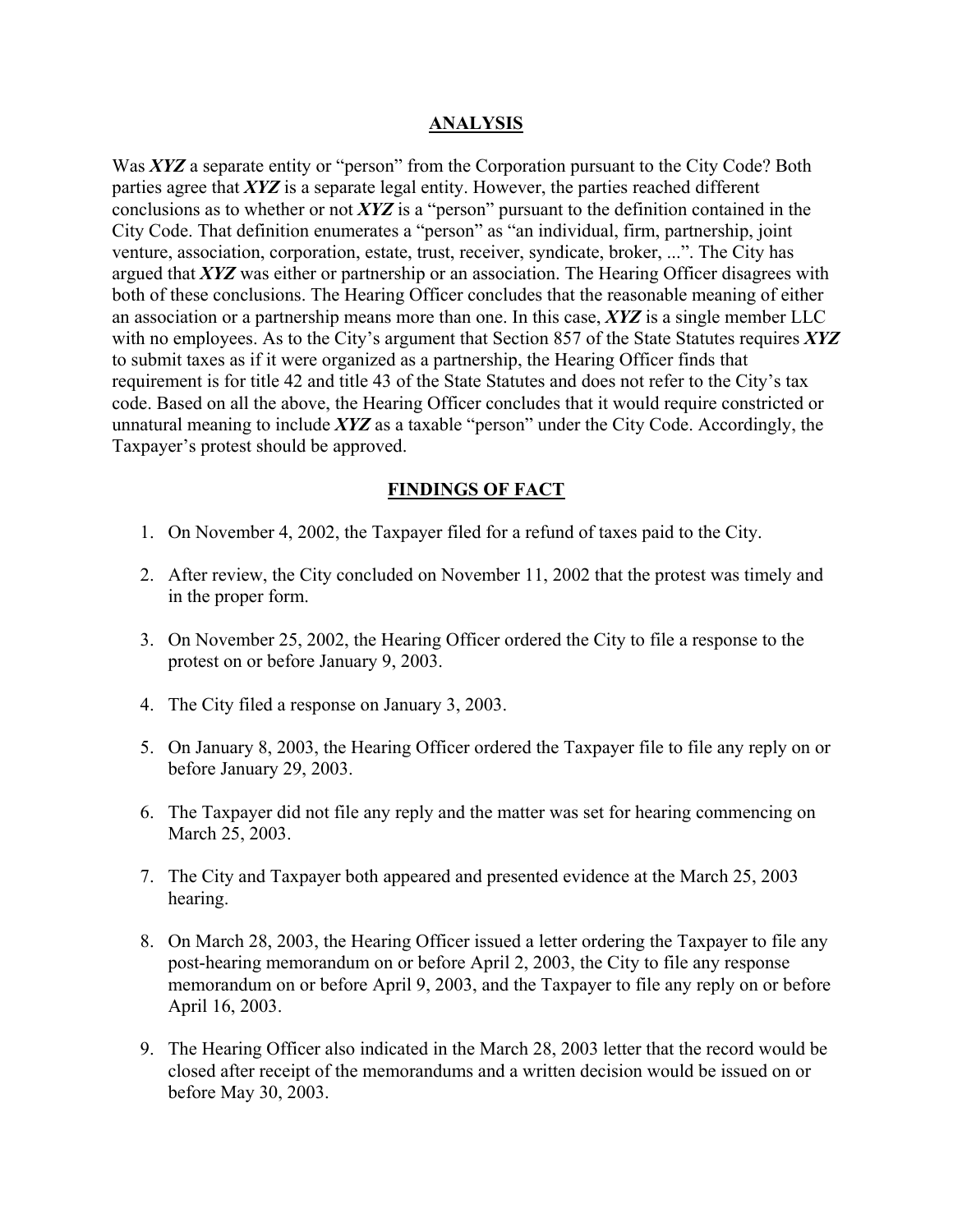- 10. The Taxpayer filed an initial post-hearing memorandum and a reply memorandum on April 2, 2003, and April 16, 2003, respectively.
- 11. The City filed a response memorandum on April 8, 2003.
- 12. From February 1996 until July 1999, *XYZ* was a 50-50 partnership for tax purposes between the Corporation and *Company B*.
- 13. On July 1, 1999, the Corporation purchased 80 percent of *Company B*'s interest giving the Corporation 90 percent of the partnership.
- 14. On December 23, 1999, the Corporation purchased the remaining partnership interest of *Company B* and as of January 1, 2000, the Corporation owned 100 percent of *XYZ*.
- 15. The Corporation also owned 100 percent of the Managerial Company.
- 16. *XYZ* always held title to the building known as "The *XYZ*" located at in the City.
- 17. Both the Corporation and the Management Company paid rent to *XYZ* and paid taxes to the City during the period after January 1, 2000, when the Corporation owned 100 percent of the Stock of *XYZ* and the Management Company.

## **CONCLUSIONS OF LAW**

- 1. Pursuant to ARS Section 42-6056, the Municipal Tax Hearing Officer is to hear all reviews of petitions for hearing or redetermination under the Model City Tax Code.
- 2. Rental of real property is taxable pursuant to the City Cede.
- 3. During the period from January 1, 2000 through March 31, 2002, *XYZ* rented real property to the Corporation and the Management Company.
- 4. *XYZ* has always been a separate legal entity from the Corporation and the Management Company.
- 5. After December 23, 1999, *XYZ* was a single member limited liability company.
- 6. Section 445(i) provides an exemption for privilege taxes on rental income when the lessor owns 80 percent of the lessee.
- 7. In this case, the lessee, the Corporation owned 100 percent of the lessor, *XYZ*.
- 8. The Taxpayers do not qualify for the Section 445(i) exemption.